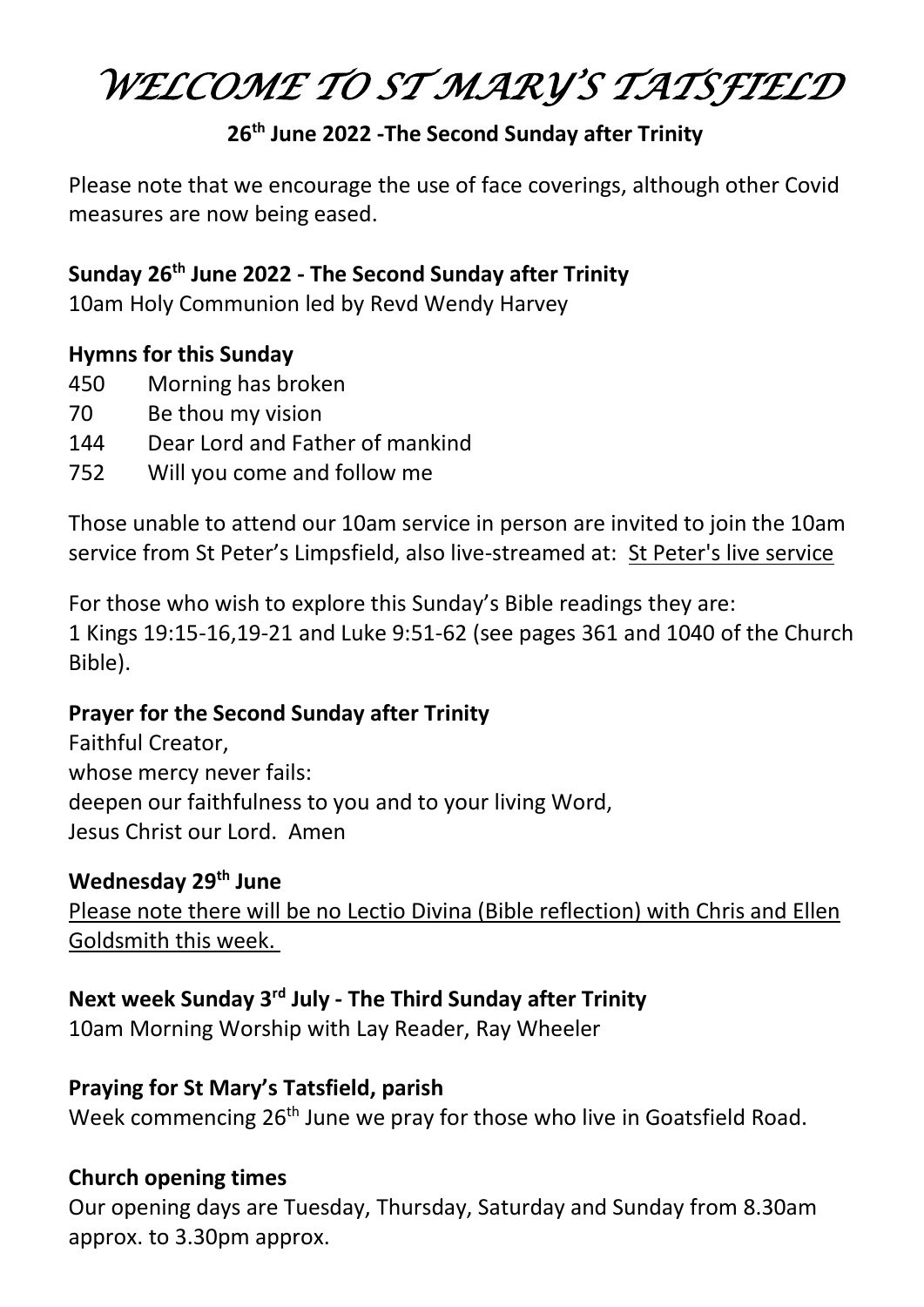## **Tots on Top Mondays 9.30am - 11.30am in the Millennium Hall**

Please telephone Jo Chevalier on 07789 636048 if you would like to attend our popular parent/carer and baby/toddler group.

## **Tuesday 28th June 10am - 11am "Happy Hour" Coffee at Sheree's**

We warmly invite you to Sheree's between 10am and 11am on Tuesday 28<sup>th</sup> June, when we will offer a £1 subsidy for every coffee, tea or hot chocolate purchased. Please mention "Happy Hour" when ordering to obtain your discount.

## **11 am Wednesday 28th June – Musical Memories at St Peter's, Limpsfield**

Everyone is welcome, including those with dementia and their carer, to sing some much-loved songs from the past or simply come for the coffee and cakes, in the Millennium Room.

## **Saturday 2nd July 10am - 12noon Churchyard Tidy-Up**

All are welcome – please join us as we keep the churchyard looking beautiful for our many visitors. We will enjoy coffee/tea and cake at 11am.

# **Friday 16th September – Sunday 18th September 2022**

Jane Hoskins will be leading a Weekend Retreat at Wychcroft, Southwark Diocese's Resource and Retreat Centre in Bletchingley, Surrey. 'In the House of the Potter' is an opportunity to spend time in prayer and contemplation, thinking of God, our Maker, as the divine Potter. There will be morning and evening prayer in chapel, inputs on the theme, and time for personal space, prayer and contemplation. The cost is £180 per person with a non-refundable £30 deposit payable on booking. For further information or to book, please email [j.hoskins233@btinternet.com](mailto:j.hoskins233@btinternet.com) or ring 07398 290 969

# **A 'Thank You' from Welcare**

St Mary's has received a letter of thanks from Welcare for our donation of £500 towards their work with local children & families in South London and East Surrey. They write, "Thank you for your generosity in supporting our work to enable children and families to overcome the serious challenges they face… your support is especially important to us and we appreciate your hard work raising the funds you distribute to charities, including our own".

# **St Mary's, Tatsfield, 100 Club Results for June 2022**

9 R. David £22; 40 M. Perrin £12; 25 P. Draper £8; St Mary's £42